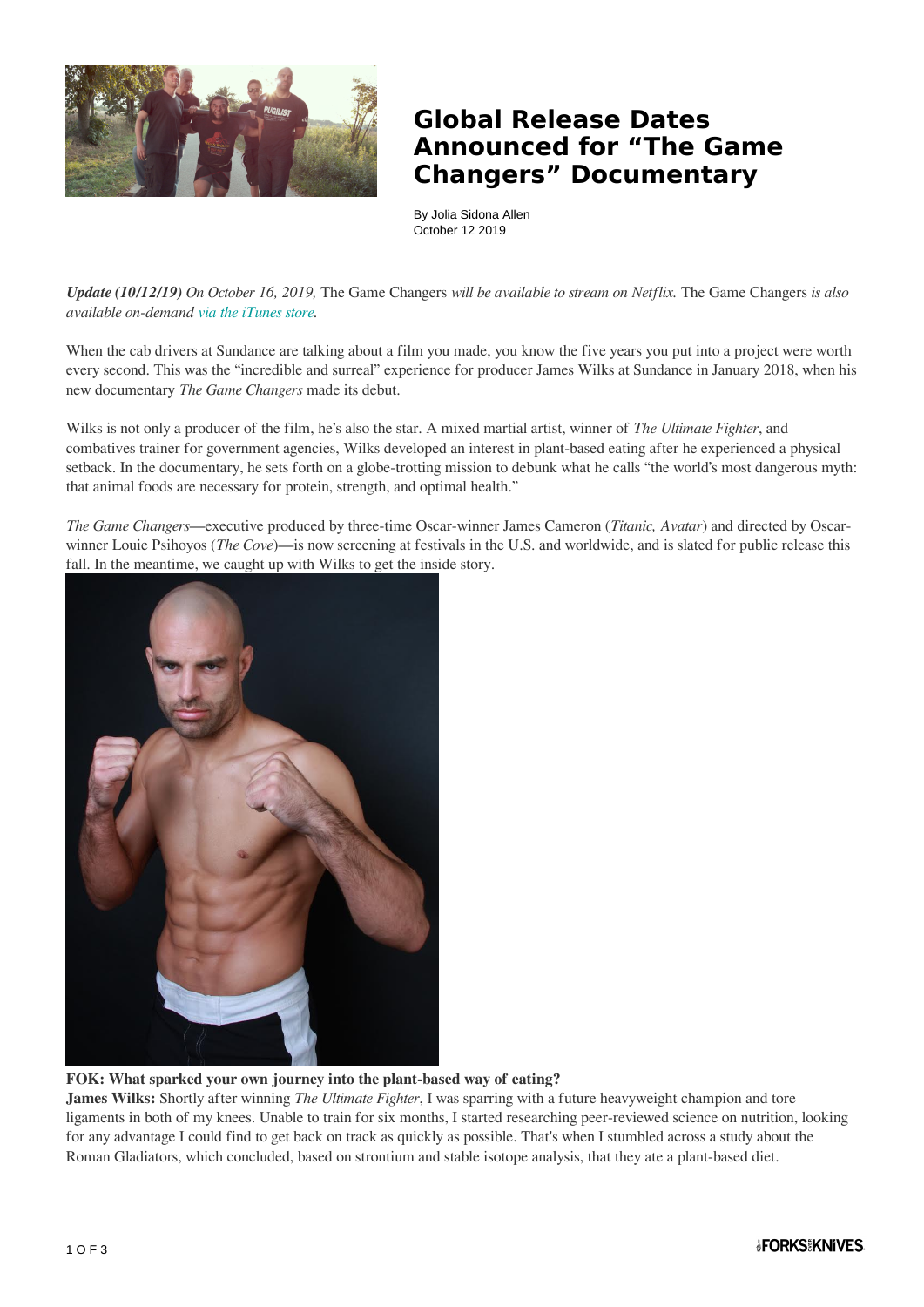# **Global Release Dates Announced for "The Game Changers" Documentary**

By Jolia Sidona Allen February 22 2018

As a die-hard meat-eater who believed you needed animal protein to be strong, this discovery challenged everything I thought I knew about nutrition, launching me on a five-year quest for the truth in nutrition, modeled after Bruce Lee's Truth in Combat philosophy: "Research your own experience. Absorb what is useful. Reject what is useless. Add what is specifically your own."

### **FOK: What was your transition to plant-based eating like?**

**JW:** The transition was a little awkward at first, since I didn't really know much about plant-based food. In fact I'd never even been in a vegetarian restaurant. But once I got the hang of it and latched onto some comfort foods—like oatmeal, peanut butter, pasta, and bean burritos—everything fell into place and I started seeing dramatic improvements in my energy, strength, endurance, and recovery.

### **FOK: When did your quest become a film, and how did your award-winning crew get assembled?**

**JW:** I realized early on that I should start documenting my experiences, so I bought a video camera and some lighting equipment off of Craigslist and recorded my initial interviews with athletes and nutrition experts. Around that time I met Joseph Pace, a seasoned nutrition researcher from Canada with a keen interest in performance nutrition. He convinced me to make a feature-length documentary about my journey, and with some timely guidance from [creator and executive producer of the *Forks Over Knives* film] Brian Wendel, we started filming in the fall of 2013.

In early 2014 we built a short trailer with hopes of attracting an established director capable of creating a truly cinematic film. We shared the trailer with Louie Psihoyos, the Oscar-winning director of *The Cove*, with hopes he might be able to recommend someone. His response was: "How about me?"

Shortly after bringing Louie on board, we got a phone call inviting us to meet with James Cameron, who had been following the film's development. We all flew to Malibu and nearly fell out of our chairs when Mr. Cameron offered to not only join the film as an executive producer, but to also kickstart our fundraising with a large donation.

The rest of our crew—including our writer, Mark Monroe (*Icarus, Before the Flood, The Cove*), and our editor, Dan Swietlik (*Fed Up, An Inconvenient Truth, Sicko*)— joined the project shortly after.

#### **FOK: Can you tell us about your journey and some of the people you met along the way?**

**JAMES WILKS:** In the five years since production of the film got underway, I've had the opportunity to meet more than 50 athletes from around the globe. These include Olympians, world champions, and world record holders—each of whom have incredible stories and insights to share. Four of the athletes we spent the most time with in the film are strongman Patrik Baboumian, ultramarathoner Scott Jurek, cyclist Dotsie Bausch, and former NFL cornerback Lou Smith, each of whom embody one or more elements of world-class performance, ranging from strength and power to endurance, recovery, and longevity.

We also interviewed more than 30 experts in the fields of nutrition, public health, and anthropology, who also had their own powerful stories and knowledge to share. Among the most interesting to me were Dr. Fabian Kanz, a forensic anthropologist from Vienna who analyzed the gladiator bones; Dr. James Loomis, former team physician for the St. Louis Rams/Cardinals; and Dr. Kim Williams, then president of the American College of Cardiology. Each of them brought an entirely unique perspective to the science supporting plant-based nutrition.

#### **FOK: What are a few surprising things you learned that are revealed in the film?**

**JW:** The film features two live scientific experiments that use elite athletes as test subjects. The first experiment, conducted on three NFL players, looks at the effect a single meal (animal-based vs. plant-based) can have on overall blood flow. The second experiment, conducted on three varsity athletes, looks at the effect these same two meals can have on blood flow to a specific part of the male anatomy, i.e. erectile function. You'll have to watch the film to see what happened.

#### **FOK: The film recently premiered at Sundance. What was that like?**

**JW:** Every screening sold out and we received multiple standing ovations, which was both incredible and surreal. I think when you spend five years on a project like this you have no idea what it's going to be like for a first-time viewer. And to be honest, Joseph and I weren't sure how the audience would respond. To be approached by people on the street saying they've been plant-